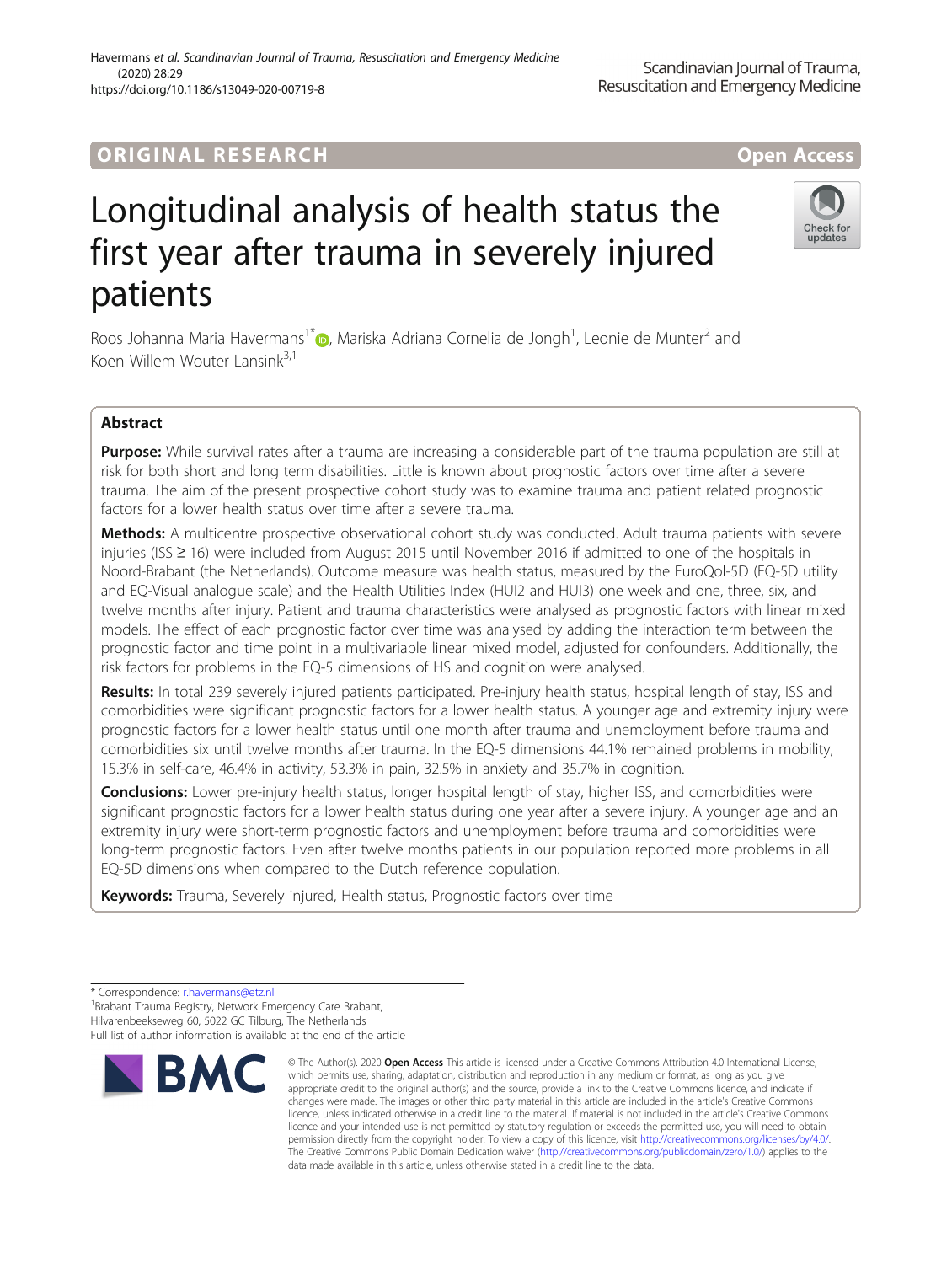### Background

Over the last several decades many studies have shown improved mortality rates in trauma centres  $[1-9]$  $[1-9]$  $[1-9]$  $[1-9]$  $[1-9]$ . These patients might be at risk of short and long-term disabilities [[10](#page-8-0)–[15](#page-8-0)]. Two years after injury only 23% of the severely injured patients returned to their pre-injury level of function and 70% resumed prior employment status [[16,](#page-9-0) [17](#page-9-0)]. Several patient and trauma characteristics are associated with health status, a self-reported assessment for patients about their ability to function [\[18,](#page-9-0) [19\]](#page-9-0), of trauma patients [[20](#page-9-0)]. Significant differences are shown between Intensive Care Unit (ICU) and non-ICU patients, patients admitted to the ICU reported a significant lower physical function [\[21\]](#page-9-0). Besides, living alone, inability to return to work, comorbidities, low educational level, brain injury, spinal cord injury, lower extremity injury, and a higher Injury Severity Score (ISS) are shown to be associated with a lower post-injury health status [[22](#page-9-0)–[24](#page-9-0)].

In 2016 almost 4500 severely injured patients (Injury Severity Score (ISS)  $\geq$  16) were hospitalised in the Netherlands [\[25\]](#page-9-0). The group of severely injured patients is a heterogeneous group of patients. Both patient and trauma characteristics vary within various categories of injuries. The mortality of the severely injured patients was 16%, so 84% of the patients will survive and need to rehabilitate after a life-changing event [[25](#page-9-0)]. Most studies about post-injury health status are retrospective in design. Although some studies examined the prognostic factors for a lower health status in severely injured patients little is known about the differences between short- and long-term prognostic factors. De Munter et al. (2019) [[26](#page-9-0)] showed that pre-injury status is an important predictor of health status in the whole trauma population. However, it is unknown if these predictors are equal in the group of severely injured patients. The prognostic factors over time after a severe trauma should be investigated to improve understanding of the consequences of a severe injury.

The aim of the present prospective cohort study was to examine which trauma (e.g. ISS, injured body region) and patient related factors (e.g. ASA classification, age) are prognostic factors for a lower health status (EQ-5D utility, EQ-VAS, HUI2 and HUI3) in severely injured patients. Another aim is to gain insight into the development of the prognostic factors over time and the percentage of patients reporting disabilities in the EuroQol-5 dimensions including cognition over time after a severe trauma.

#### Methods

#### Study setting

The data of a cohort of severely injured patients were derived from the Brabant Injury Outcome Surveillance (BIOS) [\[27\]](#page-9-0) study. Severely injured patients are defined as patients with an  $ISS \ge 16$  [[25\]](#page-9-0). Adult patients ( $\ge 18$ years) were included if they were admitted to an ICU or a ward in Noord-Brabant (the Netherlands) within 48 h after injury and who survived to hospital discharge between August 2015 and November 2016. Patients with pathological fractures or insufficient knowledge of the Dutch language were excluded. A total of 433 severely injured patients were asked to complete the questionnaires, 55.2% ( $N = 239$ ) of them agreed to participate, see Fig. [1](#page-2-0).

The study was approved by the Medical Ethics Committee (NL50258.028.14) and all participating patients or the proxy informants signed informed consent.

#### Data collection - follow-up questionnaires

Data were collected by self-reported questionnaires by paper or electronic at one week, and one, three, six and twelve months after injury. If patients were discharged within one week after injury, questionnaires were sent by post. If the patient was still hospitalised after one week, questionnaires were distributed by a nurse or medical doctor.

- EuroQol-5D (EQ-5D), 3-level version [[28](#page-9-0), [29\]](#page-9-0) Measurement of health status in five dimensions: mobility, self-care, usual activities, pain/discomfort and anxiety/depression. A scoring algorithm is available for the EQ-5D by which each health status description can be expressed into a summary score [[28](#page-9-0)]. This summary score ranges from 0 for death and 1 for full health. The validated EQ-5D questionnaire does not include cognitive disability. One additional question was added to cognition ("I have no/ some/extreme problems with cognitive functioning, eg, memory, concentration, coherence, IQ") [[28](#page-9-0)] and will be used to describe the percentage of patients with cognitive limitations. The percentage of patients reporting problems in the EQ-5 dimensions in our population were compared with the Dutch reference population as described by Hoeymans et al.(2005) [ $30$ ]. The EQ-5D has been used in various studies measuring health status [[12](#page-8-0), [23](#page-9-0)] and health related quality of life (HRQoL) in trauma patients [[31](#page-9-0), [32](#page-9-0)]. Many studies used the term HRQoL however measuring self-perceived health status [\[18\]](#page-9-0).
- EuroQol-Visual analogue scale (EQ-VAS) Measurement of health status, ranged from 0 as worst health state to 100 as best health state.
- Health Utilities Index (HUI) [[33](#page-9-0)–[35\]](#page-9-0) The results of the HUI questionnaires were converted by an algorithm into the levels of the complementary HUI2 and HUI3 classification system. HUI2 consists of seven dimensions with three to five levels: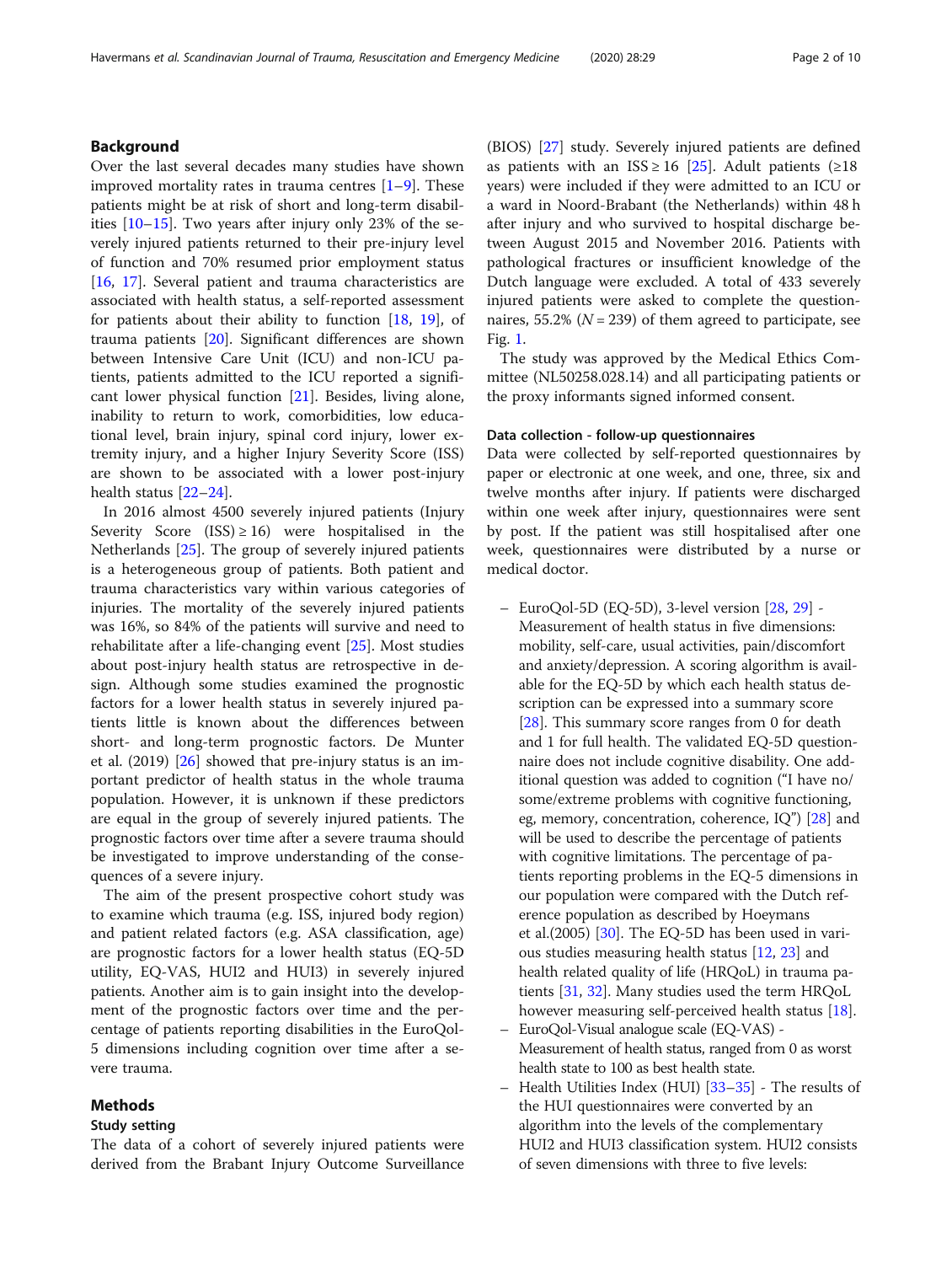<span id="page-2-0"></span>

sensation, mobility, emotion, cognition, self-care, pain and fertility. HUI3 is mainly focusing on the primary functions (vision, hearing, speech, ambulation, dexterity, emotion, cognition and pain) with five to six levels. The HUI2 and HUI3 have been used in a large variety of clinical studies to measure health status [[33](#page-9-0)–[36\]](#page-9-0).

All patients that responded to a questionnaire after one week or one month received a questionnaire about their pre-injury health status (EQ-5D pre-injury and EQ-VAS pre-injury). A combination of the HUI and EQ-5D has been found to be acceptable and valid in the trauma population [\[34](#page-9-0), [37](#page-9-0)], therefore a combination should be used to define injury-related disability and health status [[34,](#page-9-0) [38](#page-9-0), [39\]](#page-9-0). Health status was defined as an individual's level of function (physical, mental and social).

#### Data collection - registry data

Prehospital data, trauma mechanism, injured body region,, diagnosis by AIS codes, injury severity and inhospital medical procedures were obtained directly from the National Trauma RegistryInclusion criteria for the National Trauma Registry are hospitalisation within 48 h after a trauma, independent of their type or severity of injuries. Patient characteristics were extracted from the socio-demographic questions in the questionnaire. The Abbreviated Injury Scale (AIS-90, update 2008) [[40,](#page-9-0) [41](#page-9-0)] was used to define the anatomical region and severity of separate injuries in detail and can be used to determine multiple injury. An AIS score of ≥3 was seen as a severe injured body region. The subgroups of head and face injuries and upper and lower extremity injuries were merged because of the small number of patients with a face and upper extremity injury (both subgroups consist of three patients). The ISS [[42,](#page-9-0) [43\]](#page-9-0) was used to assess overall trauma severity. To measure comorbidities, the American Society of Anaesthesiologists (ASA) classification system was used [\[44\]](#page-9-0). Patients with an ASA III and ASA IV classification were combined due to low prevalence.

Educational level was measured as the highest completed degree, certificate or diploma of education and was restructured in three categories: low educational level (primary education or preparatory secondary vocational education), middle educational level (university preparatory education, senior general secondary education or senior secondary vocational education) and high educational level (university of applied science or an academic degree).

#### Statistical analysis

All analyses were conducted using IBM SPSS version 24 (Armonk, NY: IBM Corp, USA) and R version 3.4.0 (R Foundation for Statistical Computing, Vienna, Austria). Frequencies and descriptive statistics were calculated to provide an overview of the characteristics of the study population. Statistical test results were considered significant at a univariate level of  $p < 0.05$ . Patient characteristics were compared between responders and nonresponders, with Mann-Whitney U tests (non-normal distributed continuous variables), independent t-test (normal distributed continuous variables) and Chisquare tests (categorical variables). Mean values with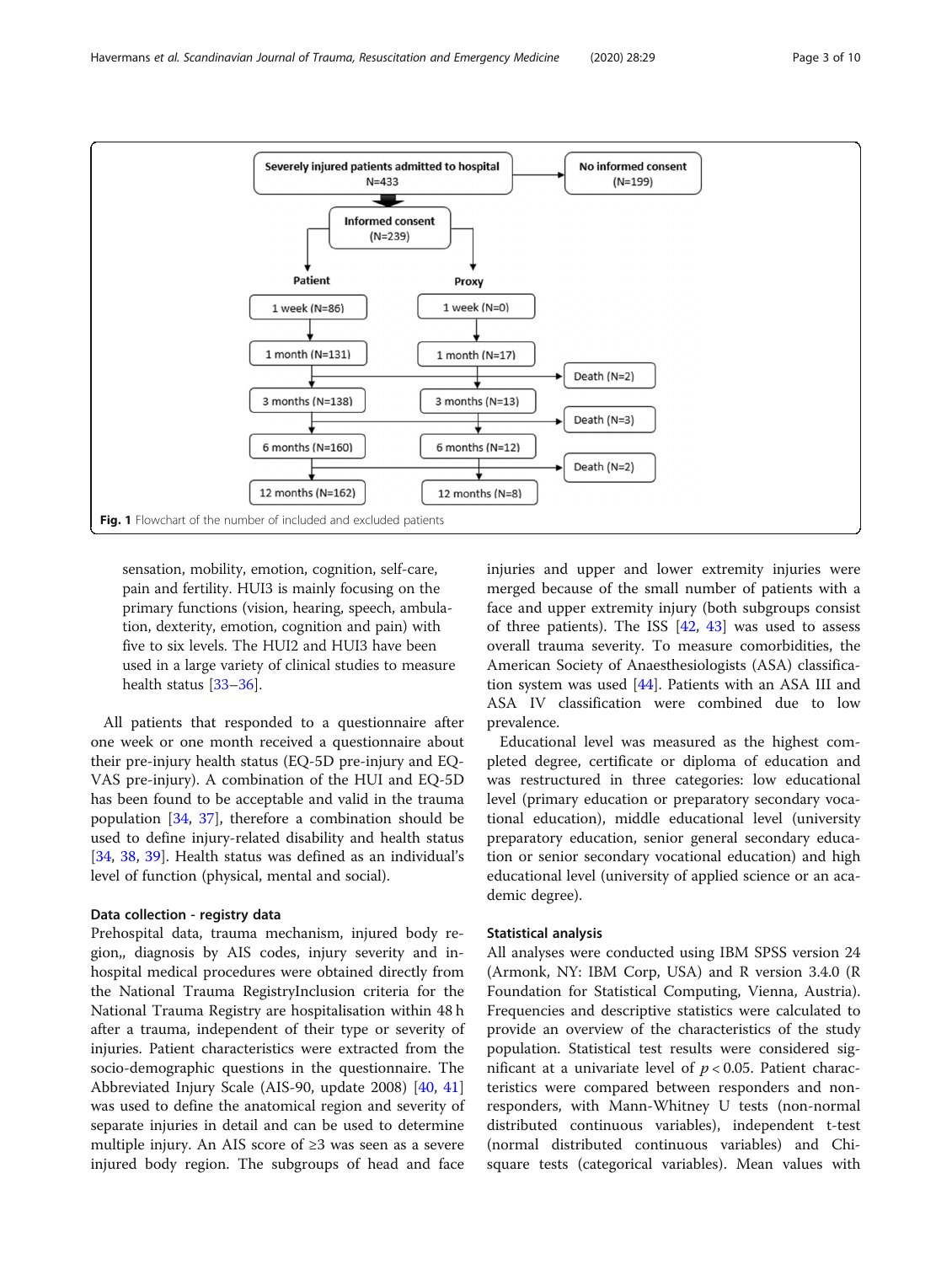standard deviation will be presented for normally distributed data and median with interquartile range for not normally distributed data. Linear mixed models with random intercepts were used to examine health status over time with EQ-5D utility, EQ-VAS, HUI2 and HUI3 as outcome measurements. All completed measurements are included in the linear mixed models. All prognostic factors which met the Akaike Information Criterion (AIC) [\[45](#page-9-0)] in the univariate model for at least one of the four health status endpoints were included in the mixed models, both socio-demographic and injury-related characteristics.

To gain insight into the effect of prognostic factors over time during twelve months after trauma the interaction between the prognostic factors and time were examined. By changing the reference category of the time variable in the multivariable linear mixed model the main effect of the prognostic factor was calculated at each time point, adjusted for all other prognostic factors. The effect of the prognostic factor and its 95% confidence interval was visualised in Additional file [1](#page-8-0). Variables resulting in a lower health status during the first three months after trauma were seen as short-term prognostic factors and variables resulting in a lower health status six until twelve months after trauma were seen as long-term prognostic factors.

The outcomes per EQ-5 dimension were dichotomised into problems (e.g. 'I am confined to bed' and 'I have some problems in walking about') versus no problems (e.g. 'I have no problems in walking about') [\[30](#page-9-0)]. Firstly, the odds ratio for problems in each dimension individually was analysed in a univariate longitudinal model. Secondly, the AIC was used to add variables in the generalized multiple linear mixed models.

Missing values for participants that completed the preinjury assessment were imputed according to multiple imputation with 15 imputations and 5 iterations using the multivariate imputation by chained equations (MICE) procedure [[46](#page-9-0)]. The missing follow-up EQ-5D utility scores, EQ-VAS scores, HUI2 and HUI3 for patients who died during the 12 months follow-up period were set to 0.

#### Results

### Baseline characteristics

Responders were significant more often healthy (with an ASA I classification for 46.4% versus 32.5% and an ASA III/IV classification for 10.4% versus 20.6%) and a higher proportion of responders had an extremity injury compared to non-responders. The other variables did not differ between responders and non-responders. Within the patients with an extremity injury there were only three patients with an upper extremity injury.

Most patients were male  $61.5\%$  ( $N = 147$ ) and the mean age was 56.3 years (SD 19.3), varying from 18 till 92 years (range 74). The median of ISS was 20 (Inter Quartile Range (IQR): 17–24) and the median of GCS was 15 (IQR: 13.5–15.0). The median of hospital length of stay (H-LOS) was 10 days (IQR: 5.0–17.8). From all patients, 43.5% ( $N = 104$ ) of the patients were employed before trauma. These results are summarized in Table [1.](#page-4-0)

Overall, the crude mean EQ-5D utility, EQ-VAS score and HUI scores increased over time, see Fig. [2](#page-4-0). The largest increase of health status was found in the first month after trauma and the decline in percentage of patients with problems in the EQ-5 dimensions was largest between one month and three months.

#### Health status: EQ-5D

In the adjusted model patient related prognostic factors for a significant lower EQ-5D utility score over time were a lower pre-injury EQ-5D score ( $β = 0.487$ ; 95% CI: 0.289–0.686) and ASA III or ASA IV classification (β = − 0.137; 95% CI: − 0.257– − 0.016). Trauma related prognostic factors over time were longer H-LOS (β =  $-$  0.005; 95% CI:  $-0.008-0.002$  and a higher ISS score (β = -0.010; 95% CI: − 0.017– − 0.004). Patients with an abdomen injury scored significant higher compared to patients without an abdomen injury ( $β = 0.138$ ; 95% CI: 0.012–0.264). See Table [2](#page-5-0) for an overview of the prognostic factors.

One week after trauma 83.5% ( $N = 71$ ) of the patients had mobility problems and 12 months after trauma 44.1% ( $N = 75$ ) of the patients had mobility problems. After adjustment for confounding H-LOS (OR = 1.69; 95% CI: 1.20–2.39) and an extremity injury (OR = 2.77; 95% CI: 1.36–5.62) were found to be significant prognostic factors for impairments in mobility.

#### Self-care

Problems in self-care were reported in 78.6% ( $N = 66$ ) and 15.3% ( $N = 26$ ) of the patients one week and 12 months after trauma respectively. An ASA III or ASA IV classification (OR = 3.16; 95% CI: 1.48–6.74) and hospital length of stay (OR = 1.50; 95% CI: 1.16–1.93) were significant prognostic factors for self-care problems in the adjusted model. Patients with an abdomen injury showed significant less self-care problems  $(OR = 0.34;$ 95% CI: 0.13–0.89).

Problems with daily activities were reported in the one week after trauma period by 89.4% ( $N = 76$ ) of the patients and 12 months after trauma by 46.4% ( $N = 78$ ) of the patients. H-LOS (OR = 1.55; 95% CI: 1.09–2.19) was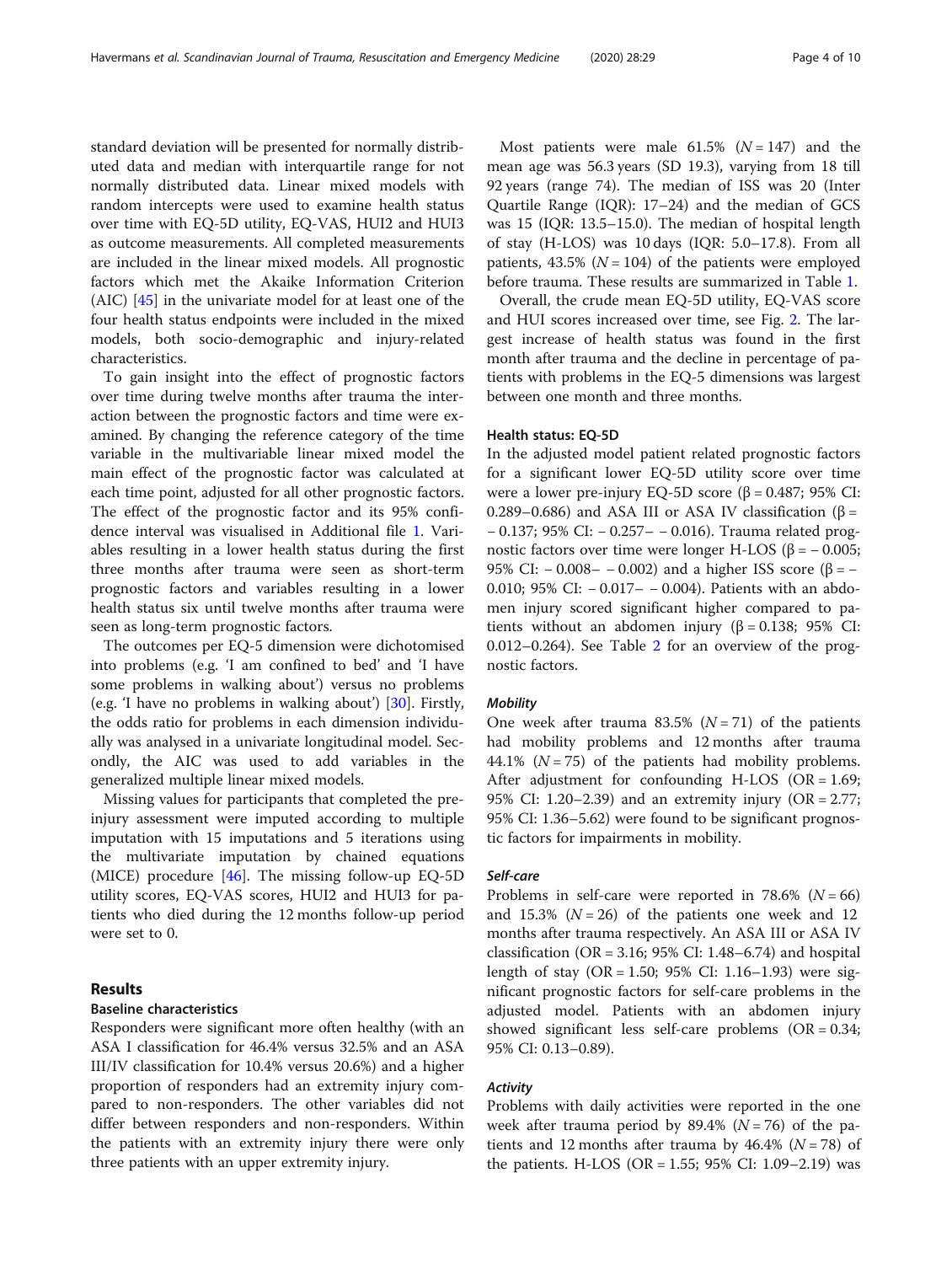|                                            | Total cohort  | Responders       | Non-responders  | $p$ -value |
|--------------------------------------------|---------------|------------------|-----------------|------------|
| N(%)                                       | 433           | 239              | 194             |            |
| Age, mean (SD)                             | 56.2 (19.9)   | 56.31 (19.3)     | 56.13 (20.7)    | 0.949      |
| Male, n (%)                                | 277 (64.0)    | 147 (61.5)       | 130 (67.0)      | 0.268      |
| ISS, median [IQR]                          | 19 [17-24]    | 20 [17-24]       | 19 [17-22.5]    | 0.321      |
| GCS, median [IQR] <sup>a</sup>             |               | 15 [13.5-15.0]   |                 |            |
| H-LOS, median [IQR]                        | $10 [5 - 17]$ | $10 [5 - 17.75]$ | $9 [4.75 - 17]$ | 0.153      |
| ICU admission, n (%)                       | 276 (63.7)    | 159 (66.5)       | 117(60.3)       | 0.406      |
| ASA classification, n (%)                  |               |                  |                 | 0.010      |
| ASA I                                      | 174 (40.2)    | 111(46.4)        | 63 (32.5)       |            |
| ASA II                                     | 155 (35.8)    | 83 (34.7)        | 72 (37.1)       |            |
| ASA III/IV                                 | 65 (15.0)     | 25 (10.4)        | 40 (20.6)       |            |
| Missing                                    | 39 (9.0)      | 20 (8.4)         | 19 (9.8)        |            |
| Region of injury with $AIS \geq 3$ , n (%) |               |                  |                 |            |
| Head or face                               | 219 (50.6)    | 111 (46.4)       | 108 (55.7)      | 0.056      |
| Thorax                                     | 173 (40.0)    | 97 (40.6)        | 76 (39.2)       | 0.766      |
| Abdomen                                    | 41 (9.5)      | 23 (9.6)         | 18(9.3)         | 0.903      |
| Spine                                      | 49 (11.3)     | 31 (13.0)        | 18 (9.3)        | 0.228      |
| Extremity                                  | 76 (17.6)     | 50 (20.9)        | 26 (13.4)       | 0.041      |
| Ventilation, n (%)                         | 86 (19.9)     | 46 (19.2)        | 40 (20.6)       | 0.722      |
| Multi person household, n (%) <sup>a</sup> |               | 140 (58.6)       |                 |            |
| Employed, n (%) <sup>a</sup>               |               | 104 (43.5)       |                 |            |

<span id="page-4-0"></span>Table 1 Patient characteristics in the total cohort, the responders and the non-responders

Legend: N Number, SD Standard deviation, ISS Injury Severity score, GCS Glasgow Coma Scale, H-LOS Hospital length of stay, ICU Intensive Care Unit, ASA American Society of Anaesthesiologists classification, AIS Abbreviated Injury Scale, IQR Interquartile range. <sup>a</sup>Unknown in the non-responders

the only significant adjusted prognostic factor for activity problems during one year after trauma.

person household (OR = 2.05; 95% CI: 1.21–3.46) were prognostic factors for pain impairments after trauma.

#### Pain

One week after trauma 87.2% ( $N$  = 75) of the patients reported pain and 12 months after trauma 53.3% ( $N = 89$ ) of the patients reported pain. In the adjusted model preinjury pain complaints (OR = 1.93; 95% CI: 1.00–3.73), a spine injury (OR = 2.42;  $95\%$  CI: 1.08–5.42) and a multi

The percentage of patients reporting anxiety and depression problems remains stable,  $31.4\%$  ( $N = 27$ ) one week after trauma and 32.5% ( $N = 55$ ) twelve months after trauma. Pre-injury anxiety or depression (OR = 2.00; 95% CI: 1.35–6.63) was the only adjusted prognostic factor for anxiety or depression problems.

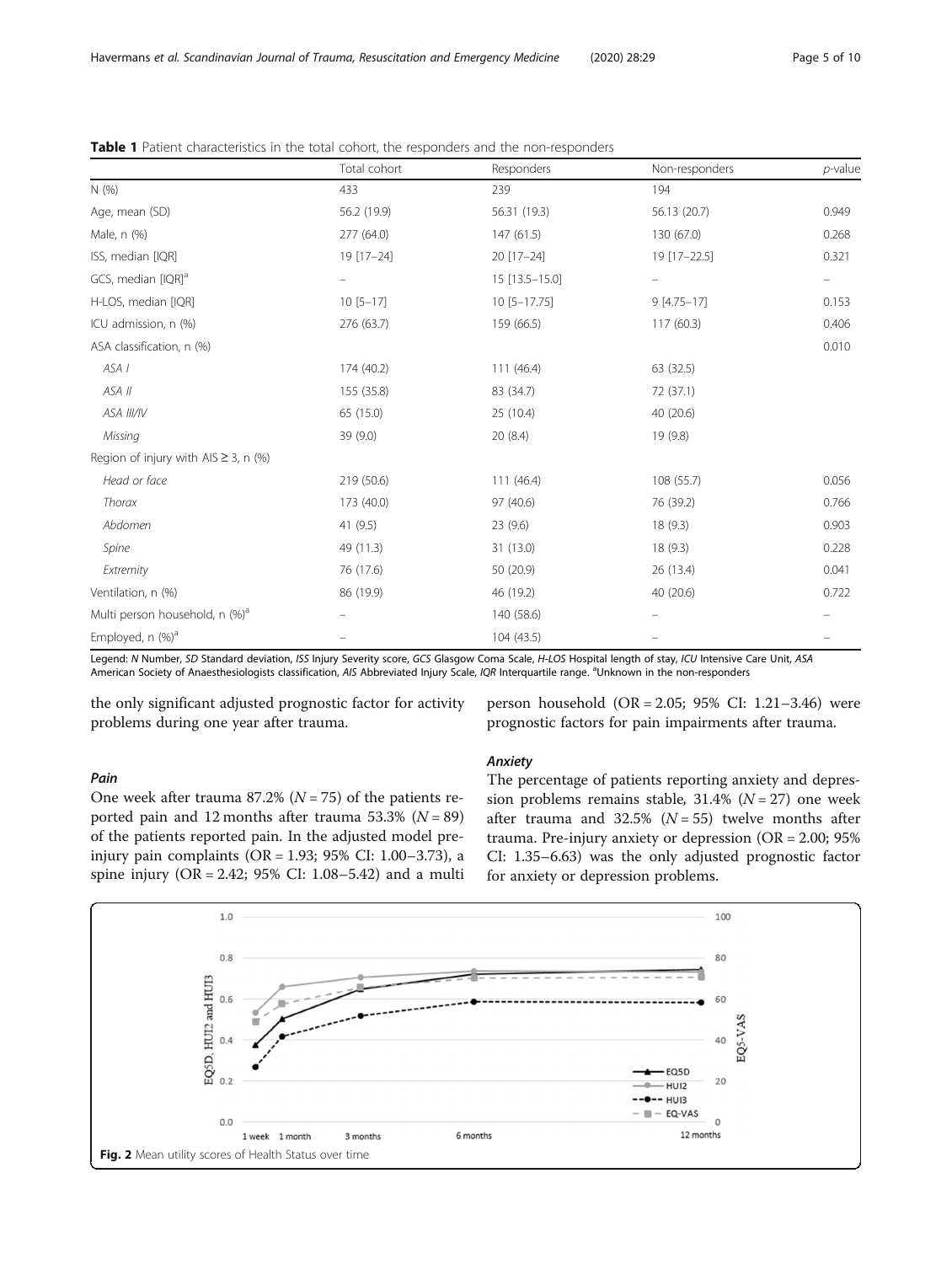|                        | $EO-5D$<br>beta (95% CI)        | EO-VAS<br>beta (95% CI)        | HUI2<br>beta (95% CI)          | HUI3<br>beta (95% CI)                    |
|------------------------|---------------------------------|--------------------------------|--------------------------------|------------------------------------------|
| Age                    | $0.001 (-0.001 - 0.004)$        | $-0.008$ ( $-0.181 - 0.166$ )  | $0.001$ (- 0.001-0.003)        | $0.001 (-0.002 - 0.004)$                 |
| ASA II <sup>1</sup>    | $-0.004$ ( $-0.076 - 0.068$ )   | $1.559$ ( $-3.936 - 7.054$ )   | $-0.022$ ( $-0.086 - 0.042$ )  | $-0.029$ ( $-0.122 - 0.064$ )            |
| ASA $III/IV1$          | $-0.137$ ( $-0.257 - -0.016$ )* | $-6.913$ ( $-16.540 - 2.715$ ) | $-0.176$ ( $-0.289 - 0.063$ )* | $-0.213$ ( $-0.376 - 0.049$ <sup>*</sup> |
| Female gender          | $0.004 (-0.063 - 0.070)$        | $-2.481 (-7.563 - 2.600)$      | $-0.031$ $(-0.089 - 0.027)$    | $-0.015$ ( $-0.101 - 0.070$ )            |
| Employed               | $0.003 (-0.079 - 0.084)$        | $-3.184$ ( $-9.601 - 3.234$ )  | $0.041 (-0.034 - 0.116)$       | $0.074$ ( $-0.034 - 0.182$ )             |
| Multi person household | $-0.062$ ( $-0.139-0.015$ )     | $-2.928$ ( $-8.900 - 3.044$ )  | $-0.002$ ( $-0.070-0.066$ )    | $-0.004$ ( $-0.104 - 0.096$ )            |
| Ventilation            | $-0.045$ ( $-0.177 - 0.088$ )   | $-4.228$ ( $-14.446 - 5.990$ ) | $-0.023$ ( $-0.140-0.094$ )    | $-0.032$ ( $-0.204 - 0.141$ )            |
| $ln_j$                 |                                 |                                |                                |                                          |
| Head or face           | $0.080 (-0.010 - 0.169)$        | 10.884 (3.982-17.786)*         | $0.083$ (0.003-0.162)*         | $0.077 (-0.039 - 0.193)$                 |
| Thorax                 | $0.069 (-0.006 - 0.144)$        | 8.157 (2.371-13.943)*          | $0.094$ (0.028-0.161)*         | $0.106$ (0.009-0.203)*                   |
| Abdomen                | $0.138(0.012 - 0.264)^*$        | 7.969 (-1.768-17.706)          | $0.099 (-0.013 - 0.212)$       | $0.160 (-0.006 - 0.326)$                 |
| Spine                  | $-0.025$ ( $-0.130 - 0.080$ )   | 3.581 (-4.529-11.692)          | $-0.025$ ( $-0.119 - 0.068$ )  | $-0.033$ ( $-0.171 - 0.106$ )            |
| Extremity              | $-0.031$ ( $-0.122 - 0.060$ )   | $4.042$ (-2.953-11.036)        | $-0.013$ ( $-0.094 - 0.067$ )  | $-0.015$ ( $-0.133 - 0.104$ )            |
| <b>ISS</b>             | $-0.010$ ( $-0.017 - -0.004$ )* | $-0.803$ (-1.327- -0.280)*     | $-0.008$ ( $-0.014 - 0.002$ )* | $-0.015$ ( $-0.024 -0.006$ )*            |
| Pre-injury EQ-VAS      |                                 | $0.362$ (0.177-0.548)*         | $0.002$ (- 0.000-0.004)        | $0.002$ (- 0.001-0.005)                  |
| Pre-injury EQ-5D       | $0.487$ (0.289-0.686)*          |                                |                                |                                          |
| H-LOS                  | $-0.005(-0.008-0.002)$ *        | $-0.335$ ( $-0.567 -0.103$ )*  | $-0.005$ ( $-0.008 - 0.003$ )* | $-0.007$ ( $-0.011 - -0.003$ )*          |
| GCS                    | $-0.009$ ( $-0.021 - 0.003$ )   | $-0.576$ ( $-1.512-0.360$ )    | $-0.002$ ( $-0.012-0.009$ )    | $-0.002$ ( $-0.017-0.014$ )              |

<span id="page-5-0"></span>**Table 2** Longitudinal analysis of health status during one year after a severe injury

Legend: Longitudinal analysis adjusted for time. EQ-5D Euroqol-5D, HUI Health Utilities Index, Beta Regression coefficient, CI Confidence interval, ASA American Society of Anaesthesiologists classification, ISS Injury Severity Score, H-LOS Hospital length of stay, GCS Glasgow Coma Scale. \*p < 0,05; <sup>1</sup>ASA I is the reference category; <sup>2</sup>Patients that had at least an injury severity  $\geq$  3

One week after trauma 39.3% ( $N = 33$ ) of the patients had problems with cognition and 12 months after trauma 35.7% ( $N = 60$ ). Patients with a high educational level showed less cognition problems in the adjusted model (OR = 0.38; 95% CI: 0.17–0.86). See Fig. 3 and Table [3](#page-6-0) for an overview of the percentage impairments and the odds ratios in the five dimensions of the EQ-5D and cognition problems.

The unweighted percentage of problems in the Dutch reference population was 18.2% in mobility, 3.8% in selfcare, 14.8% in activity, 34.4% in pain, 11.5% in anxiety and 8.4% in cognition.

#### Health status: EQ-VAS

In the multivariable model a lower pre-injury EQ-VAS score was the only patient related prognostic factor over time for a lower EQ-VAS score ( $β = 0.362$ ; 95% CI: 0.177–0.548). Trauma related prognostic factors over time were a higher ISS score (β =  $-0.803$ ; 95% CI:  $-$ 1.327– – 0.280) and a longer H-LOS (β = – 0.335; 95% CI:  $-0.567-$  -0.103). Patients with a head injury ( $\beta$  = 10.884; 95% CI: 3.982–17.786) and patients with a thorax injury (β = 8.157; 95% CI: 2.371–13.943) showed a higher EQ-VAS score compared to patients without these injuries. See Table 2 for an overview of the prognostic factors.

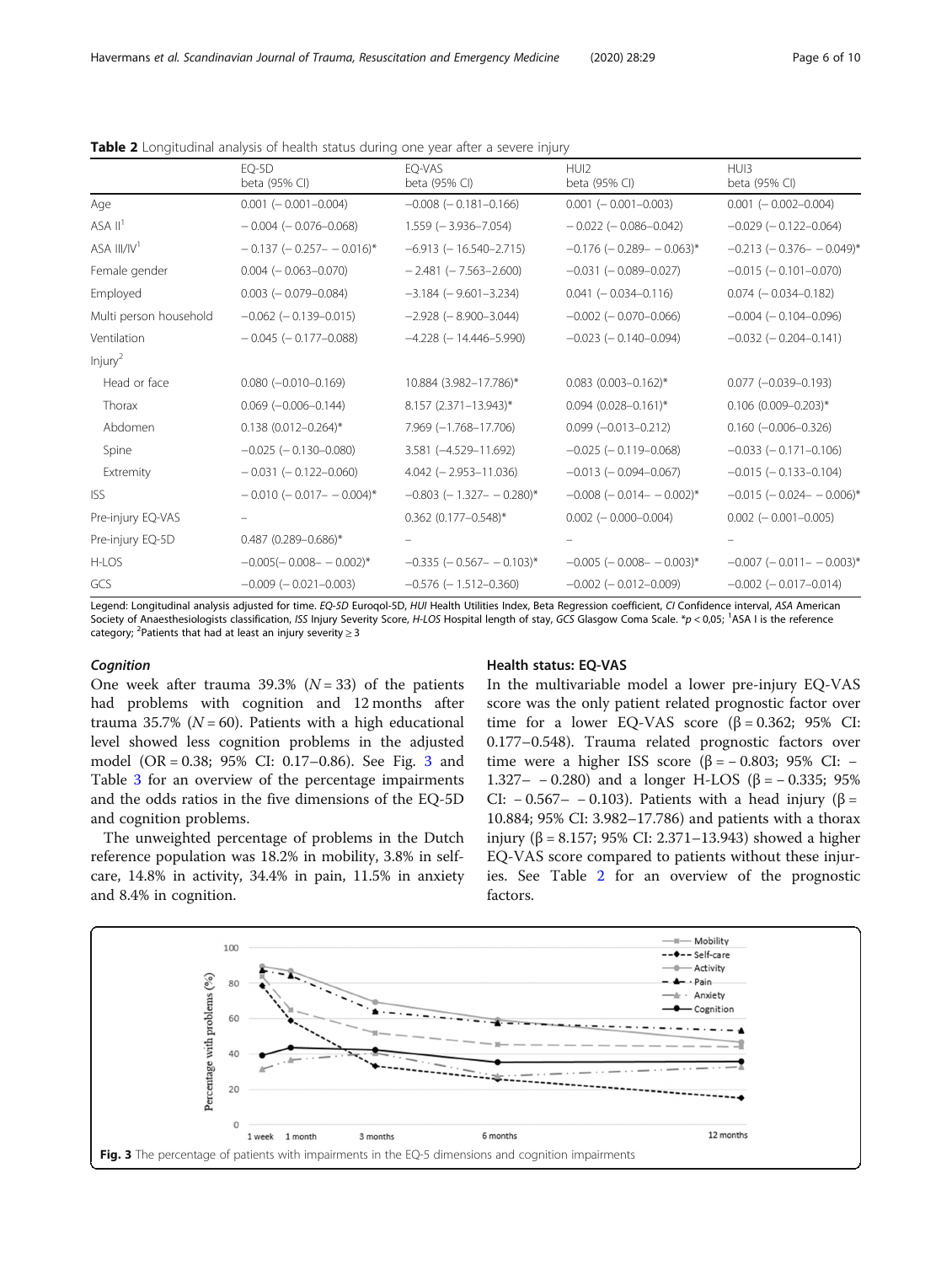| Page / of |  |
|-----------|--|
|           |  |

|                                       | <b>Mobility</b><br>OR (95% CI) | Self-care<br>OR (95% CI) | Activity<br>OR (95% CI)  | Pain<br>OR (95% CI)            | Anxiety<br>OR (95% CI)   | Cognition<br>OR (95% CI) |
|---------------------------------------|--------------------------------|--------------------------|--------------------------|--------------------------------|--------------------------|--------------------------|
| Ventilation                           | $0.94(0.52 - 1.72)$            |                          | $1.40(0.73 - 2.68)$      | $\qquad \qquad -$              | $1.39(0.68 - 2.82)$      | 1.79 (0.86-3.74)         |
| Female                                | $1.19(0.71 - 2.00)$            |                          | 1.46 (0.75-2.82)         | $\equiv$                       | $1.88(0.97 - 3.67)$      |                          |
| Age                                   |                                |                          |                          | $\qquad \qquad \longleftarrow$ | $0.75(0.52 - 1.08)$      | $\overline{\phantom{0}}$ |
| <b>ISS</b>                            | $1.21(0.84 - 1.74)$            | $1.31(0.92 - 1.85)$      | $1.13(0.74 - 1.72)$      | $\overline{\phantom{m}}$       | $1.16(0.84 - 1.60)$      | $1.08(0.71 - 1.63)$      |
| ASA II <sup>1</sup>                   | $1.18(0.64 - 2.17)$            | $1.05(0.62 - 1.77)$      |                          |                                |                          |                          |
| ASA III/IV <sup>1</sup>               | 2.22 (0.84-5.86)               | $3.16$ (1.48-6.74)*      | $\overline{\phantom{0}}$ |                                |                          |                          |
| Middle educational level <sup>2</sup> | $\qquad \qquad -$              |                          |                          |                                |                          | $0.83(0.43 - 1.59)$      |
| High educational level <sup>2</sup>   | $\overline{\phantom{0}}$       |                          |                          |                                |                          | $0.38$ (0.17-0.86)*      |
| H-LOS                                 | $1.69$ (1.20-2.39)*            | $1.50(1.16 - 1.93)^{*}$  | $1.55$ $(1.09 - 2.19)^*$ | $1.15(0.88 - 1.50)$            | $1.01(0.74 - 1.37)$      | $1.35(0.96 - 1.86)$      |
| Pre-injury                            | $2.25(0.92 - 5.48)$            | $1.93(0.43 - 8.64)$      | 2.45 (0.94-6.37)         | $1.93$ $(1.00 - 3.73)^*$       | $2.00$ (1.35-6.63)*      | $2.39(0.71 - 8.02)$      |
| Injury <sup>3</sup>                   |                                |                          |                          |                                |                          |                          |
| Head/face                             | $0.67(0.34 - 1.33)$            | $0.78$ $(0.40 - 1.55)$   | $0.67(0.34 - 1.32)$      | $0.89(0.51 - 1.57)$            |                          | $1.60(0.71 - 3.61)$      |
| Thorax                                | $0.66$ $(0.34 - 1.30)$         | $0.61(0.34 - 1.11)$      | $0.71(0.36 - 1.39)$      | $0.87(0.50 - 1.50)$            | $\qquad \qquad -$        | $0.63(0.31 - 1.27)$      |
| Abdomen                               | $0.53(0.19 - 1.51)$            | $0.34$ (0.13-0.89)*      | $0.52(0.17 - 1.58)$      | $0.54(0.23 - 1.24)$            | $\overline{\phantom{m}}$ | $1.62$ (0.48-5.54)       |
| Spine                                 | $1.65(0.74 - 3.72)$            | $1.05(0.48 - 2.32)$      | $1.49(0.59 - 3.76)$      | $2.42$ (1.08-5.42)*            |                          | $0.51(0.17 - 1.51)$      |
| Extremity                             | $2.77(1.36 - 5.62)$            | $1.49(0.73 - 3.03)$      | $1.59(0.73 - 3.47)$      | $1.58(0.79 - 3.12)$            | $\qquad \qquad -$        | $0.66$ $(0.28 - 1.54)$   |
| Employed                              | $0.63(0.38 - 1.06)$            |                          |                          |                                |                          |                          |
| Multi person Household <sup>4</sup>   |                                |                          |                          | $2.05(1.21 - 3.46)$            |                          |                          |

<span id="page-6-0"></span>Table 3 Problems in the five EQ-5 dimensions and cognition during one year after a severe injury

Legend: Longitudinal analysis adjusted for time. OR Odds Ratio, CI Confidence interval, ISS Injury Severity Score, ASA American Society of Anaesthesiologists classification, H-LOS Hospital length of stay, GCS Glasgow Coma Scale. \*p < 0,05; <sup>1</sup> ASA I is the reference category; <sup>2</sup>Low educational level is the reference category;<br><sup>3</sup>Dationts that had at least an injury severity >2 Patients that had at least an injury severity ≥3; <sup>4</sup>Single person household is the reference category

#### Health status: HUI2

Comorbidities (an ASA III or ASA IV classification;  $β = -$ 0.176; 95% CI: − 0.289– − 0.063) was the only patient related prognostic factor for a lower HUI2 utility score over time, adjusted for confounding factors. Adjusted trauma related prognostic factors over time were longer H-LOS (β = − 0.005; 95% CI: − 0.008– − 0.003) and a higher ISS ( $\beta$  = – 0.008; 95% CI: – 0.014–0.002). Patients with a head injury or a thorax injury showed a significant higher HUI2 score compared to patients without these injuries. See Table [2](#page-5-0) for an overview of the prognostic factors.

#### Health status: HUI3

For the HUI3 score the only patient related prognostic factors over time in the multivariable model were ASA III or ASA IV classifications ( $β = -0.213$ ; 95% CI: – 0.376– − 0.049). Trauma related prognostic factors over time were a higher ISS score (β =  $-$  0.015; 95% CI:  $-$ 0.024– – 0.006) and a longer H-LOS (β = – 0.007; 95% CI:  $-0.011- -0.003$ ). Patients with a thorax injury showed a higher HUI3 score (β = 0.106; 95% CI: 0.009– 0.203) compared to the patients without a thorax injury. See Table [2](#page-5-0) for an overview of the prognostic factors.

#### Prognostic factors over time

An overview of the effects of all variables on the different time points is shown in Additional file [1.](#page-8-0)

A higher ISS and longer H-LOS were both short- and long-term prognostic factors for a lower health status after trauma and the effect of both decreased over time.

A younger age and an extremity injury were short term prognostic factors for a lower health status after a severe trauma. Patients with a head injury showed a higher health status compared to patients without this type of injury during the first months after trauma.

Unemployment before trauma and comorbidities (ASA III or ASA IV) were long-term prognostic factors for a lower health status. The patients with an ASA II classification showed the same trend as patients with an ASA III or ASA IV classification, although not significantly lower compared to patients with an ASA I classification. Patients with an abdomen or a thorax injury showed a higher long-term health status.

#### **Discussion**

In our study, patients reported a lower health status in the first year after injury compared to their pre-injury score. The largest increase of health status was found in the first months after trauma. Between three and six months after trauma health status increased slightly and between six and twelve months it remained almost stable. Prognostic factors for a lower health status during twelve months after a severe trauma were a lower preinjury health status, longer H-LOS, higher ISS and a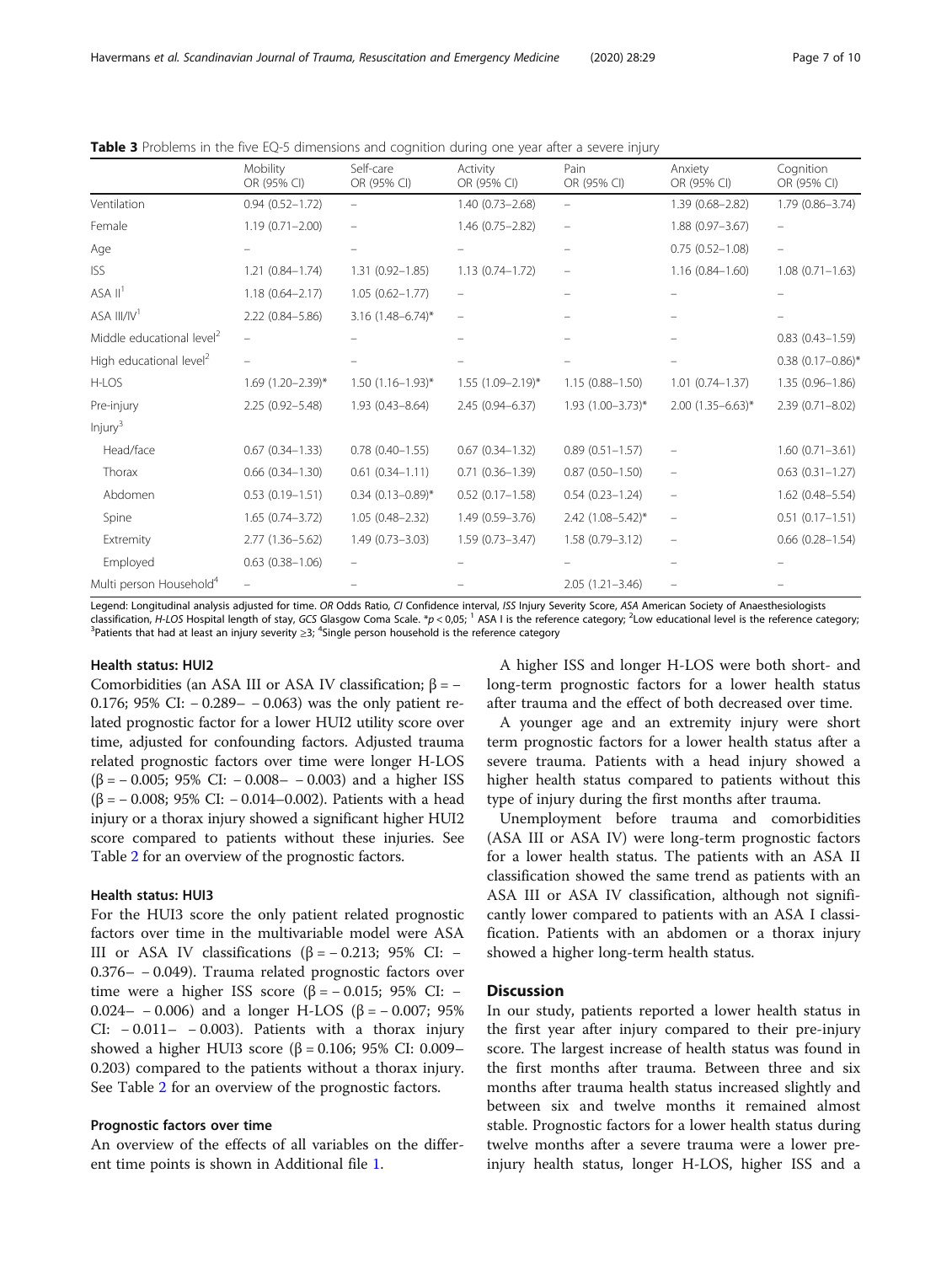higher ASA classification. A younger age and an extremity injury were prognostic factors during the first months after a severe trauma. Unemployment before trauma was a prognostic factor for a lower health status from six months after trauma, probably caused by a higher adaptability in the employed population compared to the unemployed population. Health status depends on both patient and trauma characteristics including injured body area and the severity of the injury. These results are consistent with comparable international studies [[20](#page-9-0)–[24](#page-9-0)]. However, educational level [[22\]](#page-9-0) and a single person household [\[24](#page-9-0)] were no prognostic factors for a lower health status in this study.

The largest decline in percentage of patients with problems in the EQ-5 dimensions was found between one month and three months after trauma. However, even twelve months after a severe trauma our population reported more problems in all dimensions compared to the Dutch reference population [\[30](#page-9-0)]. Most prevalent problems were found in the EQ-5 dimensions mobility, self-care, activity and pain. It is consistent with comparable studies that these physical dimensions are more negatively affected than mental dimensions, especially during the first months after trauma [\[47](#page-9-0), [48](#page-9-0)]. Problems reported in these dimensions decreased over time. The dimensions of anxiety and cognition remain almost equal twelve months after trauma. The pre-injury score of pain and anxiety were significant prognostic factors in pain and anxiety dimensions, trauma appears to be a precipitating factor to develop anxiety and depression post-injury. An extremity injury is an important prognostic factor for mobility problems, probably as a result of the inability to walk. For many extremity injuries weight-bearing is allowed four until six weeks after trauma, from then on the mobility of the patients will improve considerably until six months after trauma. This is in line with the lower health status until one month after trauma found in patients with an extremity injury.

An interesting and unexpected result is the higher health status until one month after trauma in patients with a head injury compared to patients without a head injury. A head injury is associated with significant early limitations in most aspects of everyday life [[49\]](#page-9-0). However, this phenomenon is also shown in other studies [[50,](#page-9-0) [51](#page-9-0)], in which the disease-specific health-related quality of life revealed no differences one year after a traumatic brain injury. This could be a result of recalibration, reconceptualization and reprioritization of internal standards and references utilized for selfappraisal, also called response shift [[52\]](#page-9-0).

A comparable phenomenon is seen in the patients without comorbidities (ASA I). These patients are, as far as we know, healthy, but in the first months after trauma they showed a lower health status compared to the patients with moderate comorbidities (ASA II). Probably based on slower recalibration or reprioritization in the relatively healthy patients during the first period after trauma, because they have never recalibrated or reprioritized before. The trend over time of the patients with an ASA III or ASA IV classification is just as expected based on their lower recovery possibilities because of their comorbidities. This is in line with the results of Tran et al. (2017) [[53](#page-9-0)] who showed that pre-injury ASA score is an independent predictor of readmission after a major injury, when assumed that this also leads to a lower health status.

Patients with severe abdominal or thoracic injuries showed a higher health status over time compared to patients without these injuries. Most of these injuries could be life-threatening (e.g. massive blood loss) and require acute treatment. However, if the patients survives the effect on health status during the first months after trauma is limited and after three months they reported a higher health status compared to patients these injuries.

Based on previous research ICU admission or ICU length of stay was expected to be a prognostic factor for health status over time after a severe injury. However, in our population ICU admission or ICU length of stay was not a prognostic factor for health status. Probably ICU admission or ICU length of stay is more related to the functional outcome [\[21\]](#page-9-0) instead of health status. The relationship between functional outcome and health status is unknown.

#### Study limitations

A limitation of this study could be the inclusion rate of 55%. It is unknown whether these patients have a poor, good or equal health status compared to the patients who did not participate in this study. However, the nonresponders had significant more patients with an ASA III or ASA IV classification. Probably, these patients are not able to respond because of their health problems. Therefore, health status and the effect of the comorbidities on health status could be underestimated in our population. Besides, within the patients with a head injury the lowest response rate was found one week after trauma. Maybe the patients with severe disabilities caused by their head injury did not responded to the questionnaires.

Secondly, maybe these generic questionnaires (EQ-5D and HUI) are not sensitive enough to recognize disabilities caused by a head or face injury. Specific questionnaires for severely injured patients or patients with a head or face injury are the Glasgow Outcome Scale Extended (GOSE) or Quality of Life after Brain Injury (QOLIBRI). It could be that the higher health status found during the first month will not be found when using the GOSE or QOLIBRI.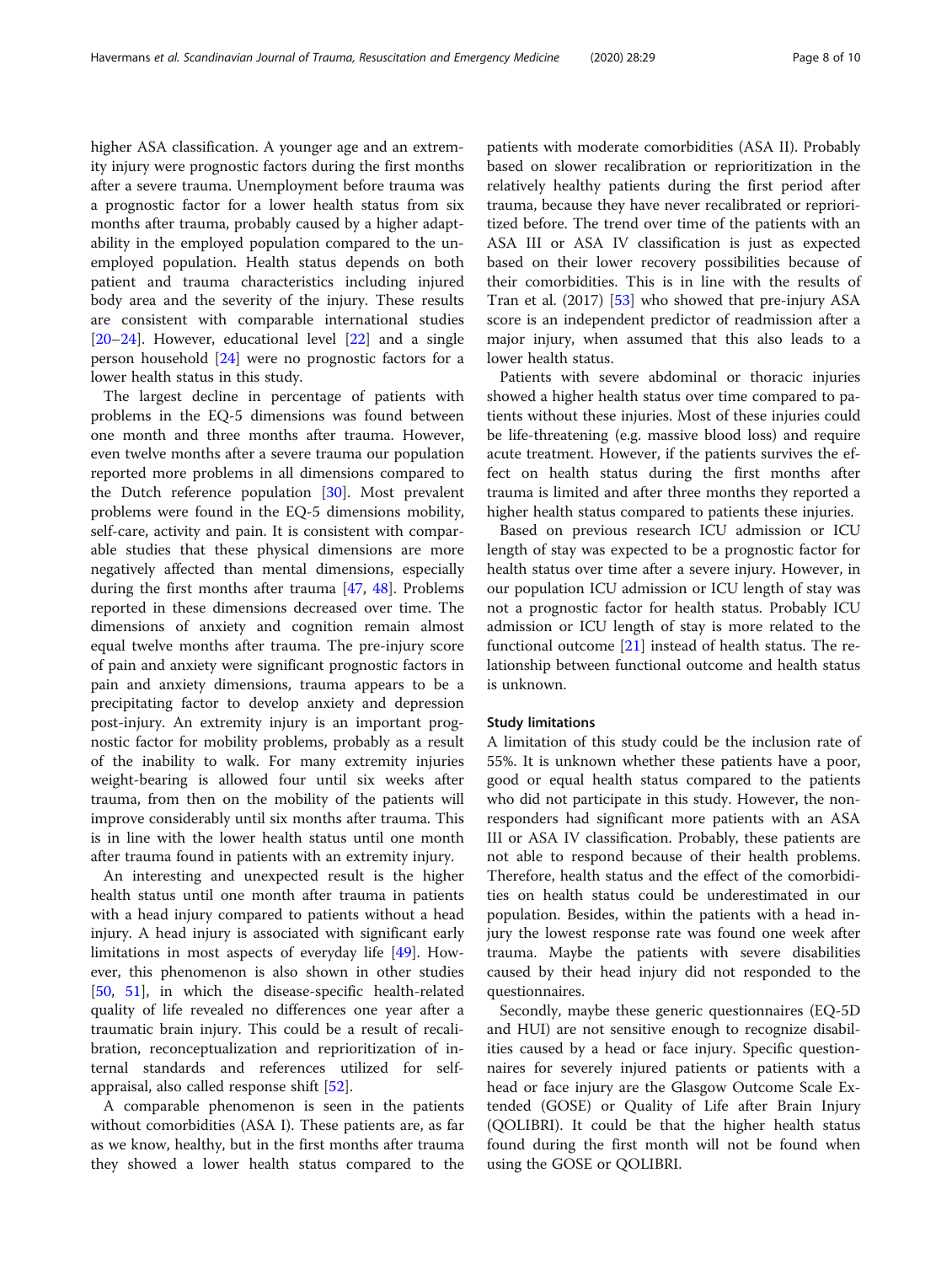<span id="page-8-0"></span>Thirdly, health status could be influenced by many different factors and maybe not all of these factors are measured in our study. However, many possible confounders are measured and they were tested both in a uni- and multi-variable model.

Last, proxy and patient questionnaires are analysed equally but health status may differ in proxy and patient responses. Gabbe et al. (2012) [[54\]](#page-9-0) showed that the differences show a random variability rather than systematic bias. Therefore, proxy questionnaires could suffer from bias when assessing individual patient recovery, but they are unlikely to bias group comparisons.

Based on the provided insight into health status and prognostic factors over time twelve months after a severe trauma, clinicians should be aware of patients at risk for a lower health status at different time points. Patients with multiple negatively prognostic factors should derive a multidisciplinary approach. Further research should attempt to analyse if a multidisciplinary approach improves health status in these patients.

### Conclusions

One year after a severe trauma patients reported more problems in all health status dimensions compared to the reference population in our country. A lower preinjury health status, longer H-LOS, higher ISS and comorbidities are important prognostic factors for a lower health status one year after a severe injury. There are different short- and long-term prognostic factors.

#### Supplementary information

Supplementary information accompanies this paper at [https://doi.org/10.](https://doi.org/10.1186/s13049-020-00719-8) [1186/s13049-020-00719-8](https://doi.org/10.1186/s13049-020-00719-8).

Additional file 1. The regression coefficient of the multivariable linear mixed model are visualised, adjusted for all other prognostic factors.

#### Abbreviations

AIC: Akaike Information Criterion; AIS: Abbreviated Injury Scale; ASA: American Society of Anaesthesiologists; BIOS: Brabant Injury Outcome Surveillance; EQ-5D: EuroQol-5D; EQ-VAS: EQ Visual analogue scale; GOSE: Glasgow Outcome Scale Extended; H-LOS: Hospital length of stay; HRQoL: Health related quality of life; HS: Health Status; HUI: Health Utilities Index; ICU: Intensive Care Unit; ISS: Injury Severity Score; MICE: Multivariate imputation by chained equations; QOLIBR: Quality of Life after Brain Injury

#### Acknowledgements

Not applicable.

#### Authors' contributions

All authors contributed to the study conception and design. Material preparation, data collection and analysis were performed by RH, MJ and LM. Interpretation of data was discussed by RH, KL and MJ. The first draft of the manuscript was written by RH and KL substantively revised the manuscript. All authors read and approved the final manuscript.

#### Funding

This work was supported by a grant of the Dutch organization for health research and care innovation (ZonMW) section TopCare projects (grantnumber: 80–84200–98-14226).

#### Availability of data and materials

The datasets generated and analysed during this study are not publicly available due to privacy reasons but are available from the corresponding author (R.J.M. Havermans) on reasonable request.

#### Ethics approval and consent to participate

All procedures performed in studies involving human participants were in accordance with the ethical standards of the institutional and/or national research committee (Medical Ethics Committee - NL50258.028.14) and with the 1964 Helsinki declaration and its later amendments or comparable ethical standards.

#### Consent for publication

Not applicable.

#### Competing interests

The authors declare that they have no competing interests.

#### Author details

<sup>1</sup> Brabant Trauma Registry, Network Emergency Care Brabant, Hilvarenbeekseweg 60, 5022 GC Tilburg, The Netherlands. <sup>2</sup>Department Trauma TopCare, ETZ hospital, Tilburg, The Netherlands. <sup>3</sup>Department of Surgery, ETZ hospital, Tilburg, The Netherlands.

#### Received: 19 October 2019 Accepted: 19 March 2020 Published online: 20 April 2020

#### References

- 1. Twijnstra MJ, Moons KG, Simmermacher RK, Leenen LP. Regional trauma system reduces mortality and changes admission rates: a before and after study. Ann Surg. 2010;251(2):339–43.
- 2. Durham R, Pracht E, Orban B, Lottenburg L, Tepas J, Flint L. Evaluation of a mature trauma system. Ann Surg. 2006;243(6):775–83 discussion 783-5.
- 3. Moore L, Hanley JA, Turgeon AF, Lavoie A. Evaluation of the long-term trend in mortality from injury in a mature inclusive trauma system. World J Surg. 2010;34(9):2069–75.
- 4. Peitzman AB, Courcoulas AP, Stinson C, Udekwu AO, Billiar TR, Harbrecht BG. Trauma center maturation: quantification of process and outcome. Ann Surg. 1999;230(1):87–94.
- 5. Lansink KW, Gunning AC, Spijkers AT, Leenen LP. Evaluation of trauma care in a mature level I trauma center in the Netherlands: outcomes in a Dutch mature level I trauma center. World J Surg. 2013;37(10):2353–9.
- 6. Spijkers AT, Meylaerts SA, Leenen LP. Mortality decreases by implementing a level I trauma center in a Dutch hospital. J Trauma Acute Care Surg. 2010; 69(5):1138–42.
- 7. Kuimi BL, Moore L, Cisse B, Gagne M, Lavoie A, Bourgeois G, et al. Influence of access to an integrated trauma system on in-hospital mortality and length of stay. Injury. 2015;46(7):1257–61.
- 8. Lansink KW, Leenen LP. Do designated trauma systems improve outcome? Curr Opin Crit Care. 2007;13(6):686–90.
- 9. Cole E, Lecky F, West A, Smith N, Brohi K, Davenport R, et al. The impact of a pan-regional inclusive trauma system on quality of care. Ann Surg. 2016; 264(1):188–94.
- 10. Vles WJ, Steyerberg EW, Essink-Bot ML, van Beeck EF, Meeuwis JD, Leenen LP. Prevalence and determinants of disabilities and return to work after major trauma. J Trauma. 2005;58(1):126–35.
- 11. Holtslag HR, van Beeck EF, Lichtveld RA, Leenen LP, Lindeman E, van der Werken C. Individual and population burdens of major trauma in the Netherlands. Bull World Health Organ. 2008;86(2):111–7.
- 12. Gabbe BJ, Simpson PM, Cameron PA, Ponsford J, Lyons RA, Collie A, et al. Long-term health status and trajectories of seriously injured patients: a population-based longitudinal study. PLoS Med. 2017;14(7):e1002322.
- 13. Wilson SJ, Davie G, Derrett S. Two years after injury: prevalence and early post-injury predictors of ongoing injury-related problems. Qual Life Res. 2017;26(7):1831–8.
- 14. Black JA, Herbison GP, Lyons RA, Polinder S, Derrett S. Recovery after injury: an individual patient data meta-analysis of general health status using the EQ-5D. J Trauma Acute Care Surg. 2011;71(4):1003–10.
- 15. WHO | Injuries and violence: the facts. Available at: [http://www.who.int/](http://www.who.int/violence_injury_prevention/key_facts/en/) [violence\\_injury\\_prevention/key\\_facts/en/.](http://www.who.int/violence_injury_prevention/key_facts/en/) Accessed 9/5/2018, 2018.